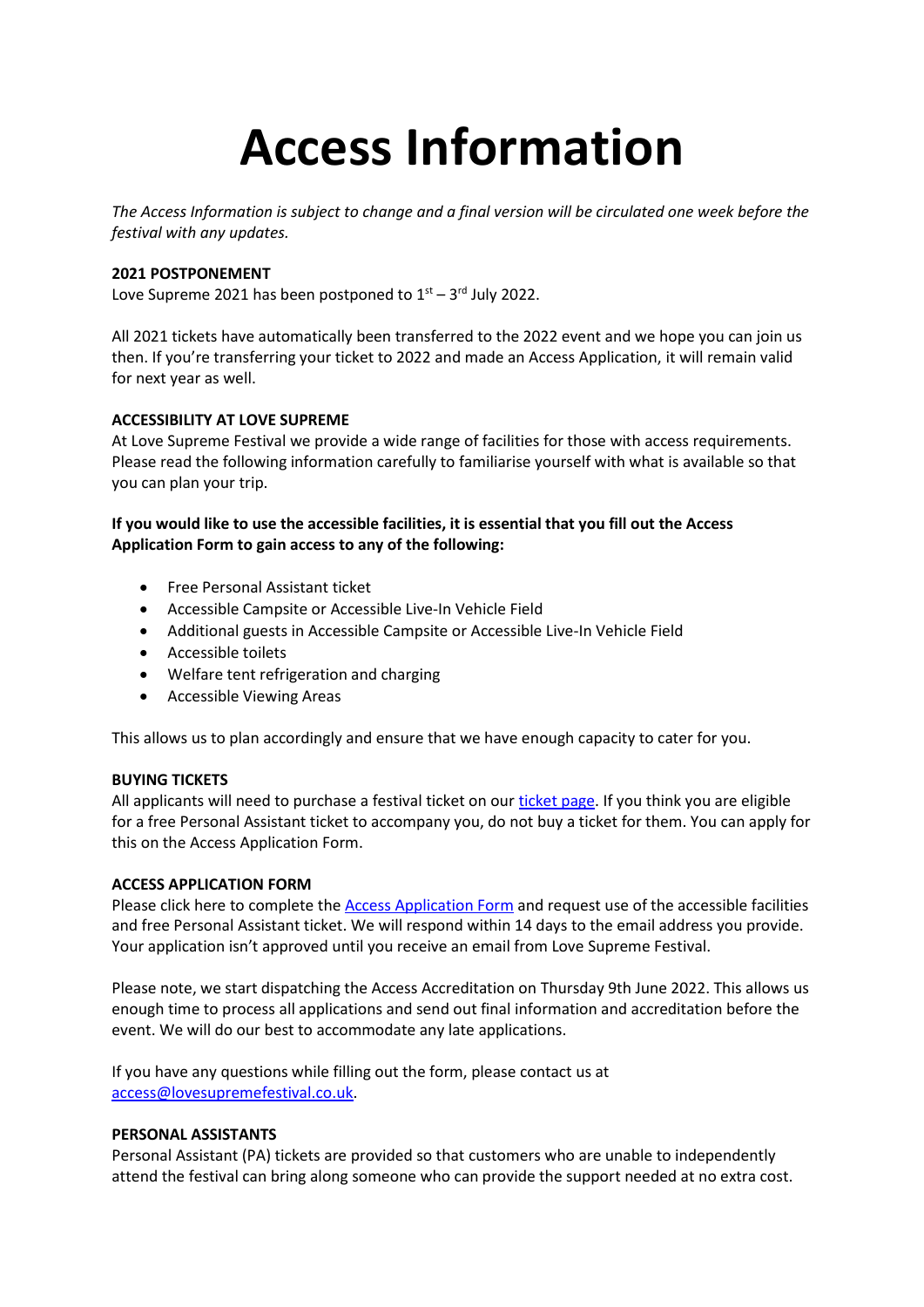For that reason, we advise that your Personal Assistant must be able to carry out all support roles required, such as carrying your luggage between the car park and campsite and putting up your tent. The festival does not provide staff to do this for you. Please state the name and contact details of the PA on the Access Application Form.

## **ELIGIBILITY FOR ACCESSIBLE FACILITIES AND PA TICKETS**

In order to be eligible to use the accessible facilities and obtain a free PA ticket, we ask you to supply one of the following forms of supporting documentation:

- Front page of PIP
- Front page of DLA
- Deaf or Blind Registration
- CredAbility Access Card

There are two ways to send us your supporting documentation:

1) Email a scan or photo to [access@lovesupremefestival.co.uk](mailto:access@lovesupremefestival.co.uk)

2) Post a scan or photo to Love Supreme Festival Access Team, U-Live, 3 Pancras Square, London, N1C 4AG

The document must be dated in either 2019, 2020,2021 or 2022 and state the full name of the customer with access requirements.

Please feel free to black-out any information on the documents that relate to the amount of benefits paid or health conditions.

All documents will be securely stored and then destroyed once the application has been processed.

## **ACCREDITATION AND DISPATCH**

To allow use of the various facilities onsite, Access Accreditation (such as wristbands and passes) will be issued. Access Accreditation plus Personal Assistant tickets will be posted out to applicants in advance of the festival using the postal address supplied in the Access Application Form. Please make sure you submit your full address.

Please note, festival tickets that have been purchased on our ticket page will be posted separately from the ticket agent they were ordered from.

## **EVENT TIMINGS**

The campsites open to camping ticket holders at 12pm on Friday and need to be vacated by 12pm on Monday.

The festival arena will open to Weekend No Camping ticket holders from 3pm on Friday.

The arena will open at 11am on Saturday and Sunday to Weekend No Camping and Day ticket holders.

Car parks will open from 10am on Friday, Saturday and Sunday.

## **SITE LAYOUT AND GROUND CONDITIONS**

The Love Supreme Festival site is generally accessible to visitors with mobility impairments. The land is reasonably level with a few inclines. However, please be aware that it is a green grass site with no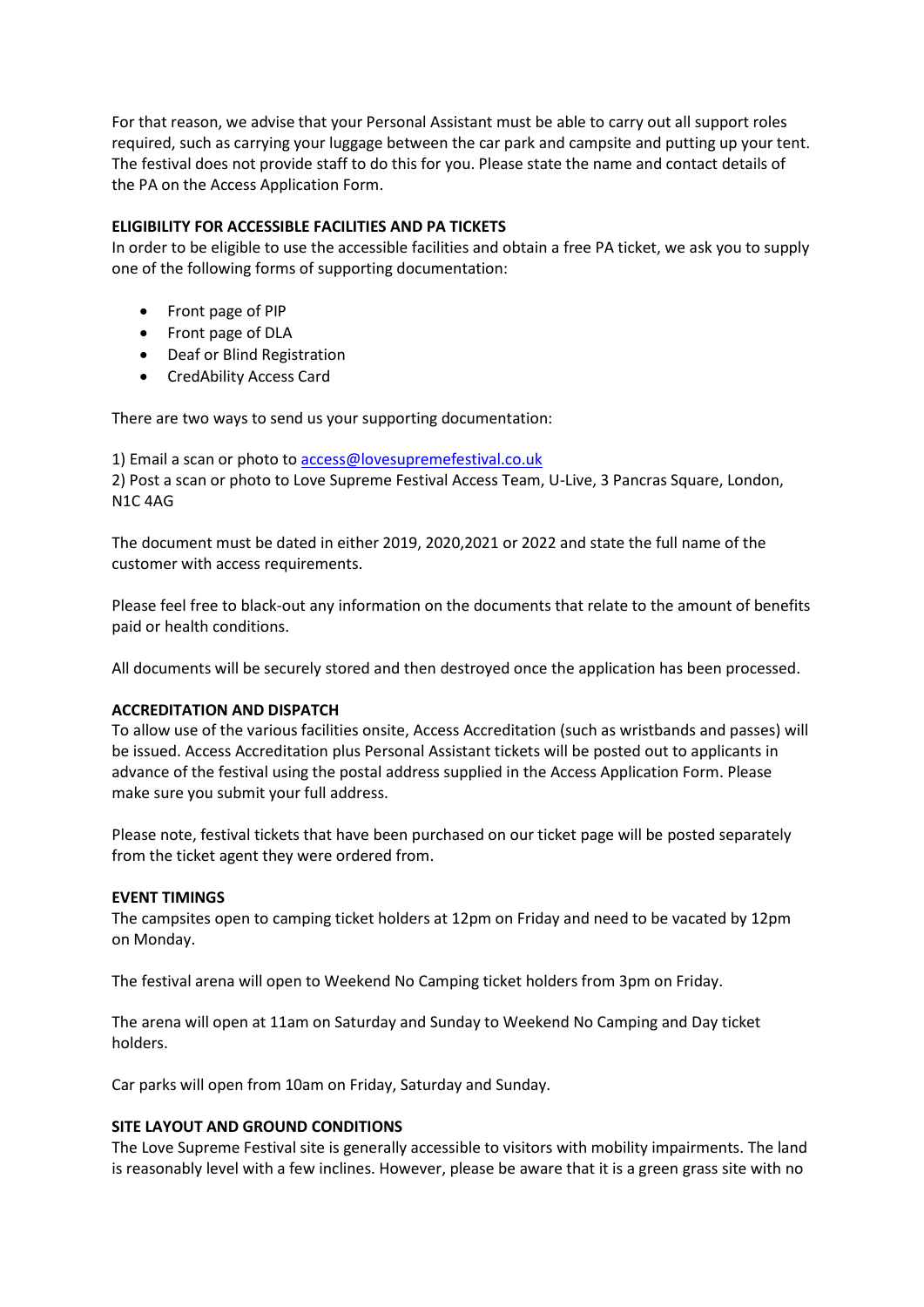hard-standing intersections. Between the arena and the Accessible Campsite, the Premium Campsite and the entry/exit to Glynde village, trackway has been laid across entrance ways to provide routes for event service vehicles. The trackway is 50mm deep and, in order to cross it, you will be required to make the small step up and down.

Please take the weather into consideration when planning what to bring and be aware that weather can have an impact on mobility due to the presence of mud. In some cases, if it is muddy, we may need to lay additional trackway or bark chippings in the most affected areas.

## **ACCESSIBLE CAMPSITE**

We have a dedicated Accessible Campsite, with accessible toilets and showers, located approximately 300m from the Accessible Car Park and within close reach of the main festival arena.

The Accessible Campsite is for tent camping only. Cars are not allowed in the campsite and we do not offer power hook ups to individual tents.

Festival staff will not be able to provide physical assistance to move luggage between car parks and campsites, or to put up tents. If you require assistance of this nature, you must bring along a Personal Assistant who is capable of supporting your needs.

Please let us know if you would like to camp in the Accessible Campsite on the Access Application Form. Please note, there are no accessible facilities in the General or Premium campsites.

In addition to a Personal Assistant, you are allowed up to four guests to camp with you in the Accessible Campsite. Please advise of your numbers on the Access Application Form so we can accommodate your group.

## **ACCESSIBLE LIVE-IN VEHICLE FIELD**

We have a dedicated Accessible Live-In Vehicle Field, with accessible toilets and showers, located within close reach of the main festival arena.

Please let us know if you would like to pitch your campervan in the Accessible Live-In Vehicle Field on the Access Application Form. Please note, there are no accessible facilities in the General Live-In Vehicle Fields.

You will need to buy a Live-In Vehicle User Ticket for each member of your party, as well as a Live-In Vehicle Pitch Ticket for your vehicle from ou[r ticket page.](https://lovesupremefestival.com/weekend-tickets/)

The Accessible Live-In Vehicle Field is for live-in vehicles that are genuinely built or adapted for sleeping. Please also make sure you read our full Live-In Vehicle info [here.](https://lovesupremefestival.com/accommodation/)

Please use the Access Application Form to advise the number of people staying in the Live-In Vehicle in addition to the applicant and Personal Assistant. Please note, only one live-in vehicle per application.

If you do want to pitch your Live-In Vehicle in the Accessible Live-In Vehicle Field and want to have an electric hook-up, please purchase Live-In Vehicle Pitch with Power from our ticket page and make sure you let us know on the Access Application Form. Please purchase the correct size Live-In Vehicle Pitch for your set-up.

Directions for how to reach the Accessible Live-In Vehicle Field will be sent out in advance.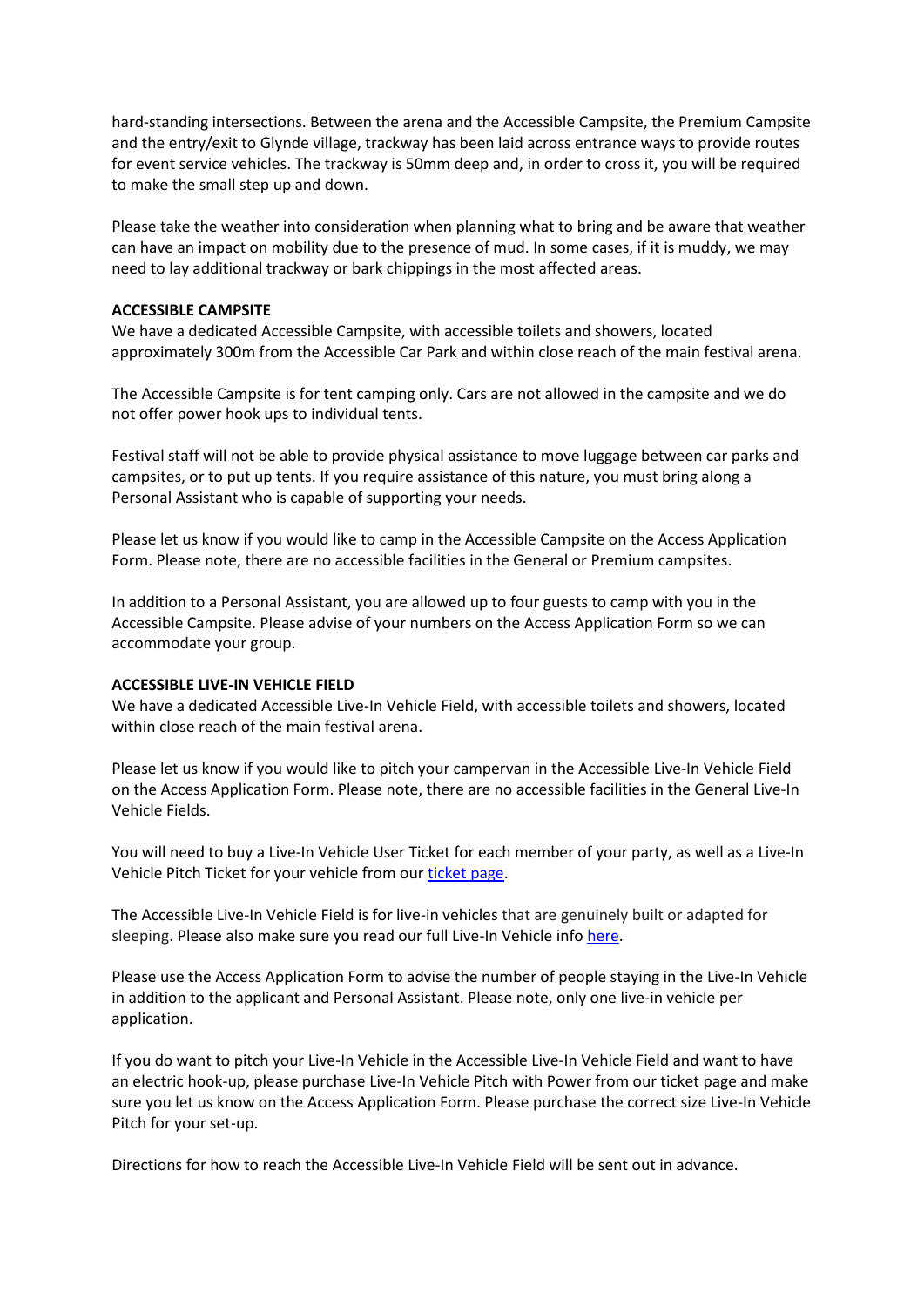## **ACCESSIBLE CAR PARK**

There is an Accessible Car Park in the General Campsite car park. Please have your blue badge on display and inform the stewards that you would like to park there when you arrive.

If you don't have a blue badge but someone in your party has a disability or a condition which means that they cannot travel very far from the car, please let our stewards know when you arrive. They will do their best to accommodate you in the Accessible Car Park.

If you do intend to use the Accessible Car Park, please let us know on the Access Application Form so we can get an idea of numbers.

Please note, all drivers must purchase a Car Park Pass (either online from our [ticket page](https://lovesupremefestival.com/weekend-tickets/) or in cash on the day) to be able to park at the festival.

## **PREMIUM/SUPREMIUM**

There are no accessible facilities in the Premium Campsite. If you have a Premium or Supremium Camping ticket but require accessible facilities, we recommend you camp in the Accessible Campsite. Please let us know on the Access Application Form.

If you do choose to camp in the Accessible Campsite, we also recommend you don't park in the Premium Camping car park as this is situated at the South Entrance, on the opposite side of the site to the Accessible Campsite. You should park in the Accessible Car Park within the General Car Park.

The distance from Accessible Car Park to the Accessible Campsite is approximately 300 metres over a farm track and grass route.

There are two Supremium areas in the festival arena, Supremium North and Supremium South, that will have accessible toilets. Only guests with Supremium tickets can access these areas.

## **MEDICAL, INFO & WELFARE**

The Medical and Info & Welfare Tents are open 24/7 throughout the festival and located inside the main festival arena, approx. 100 metres from the Accessible Campsite.

If you require use of the Welfare Tent's charging facilities for a wheelchair or refrigeration for medical items, please request this via the Access Application Form.

Our Access Manager is located at the Welfare & Info Tent and will be happy to assist you with answering questions and providing information throughout the weekend.

## **PICK UP/DROP OFF – CARS, TAXIS AND BUSES**

If travelling by car or taxi, please follow directional road signage to the Pick Up/Drop Off area as you approach the festival. All festival buses will arrive at and depart from the festival bus stop at the Pick Up/Drop Off area. All buses are wheelchair accessible.

Follow event signage to the main entrance from the Pick Up/Drop Off area. The distance is approximately 400 metres and the route is mainly along a flat grassed surface, however there are two areas of more uneven ground.